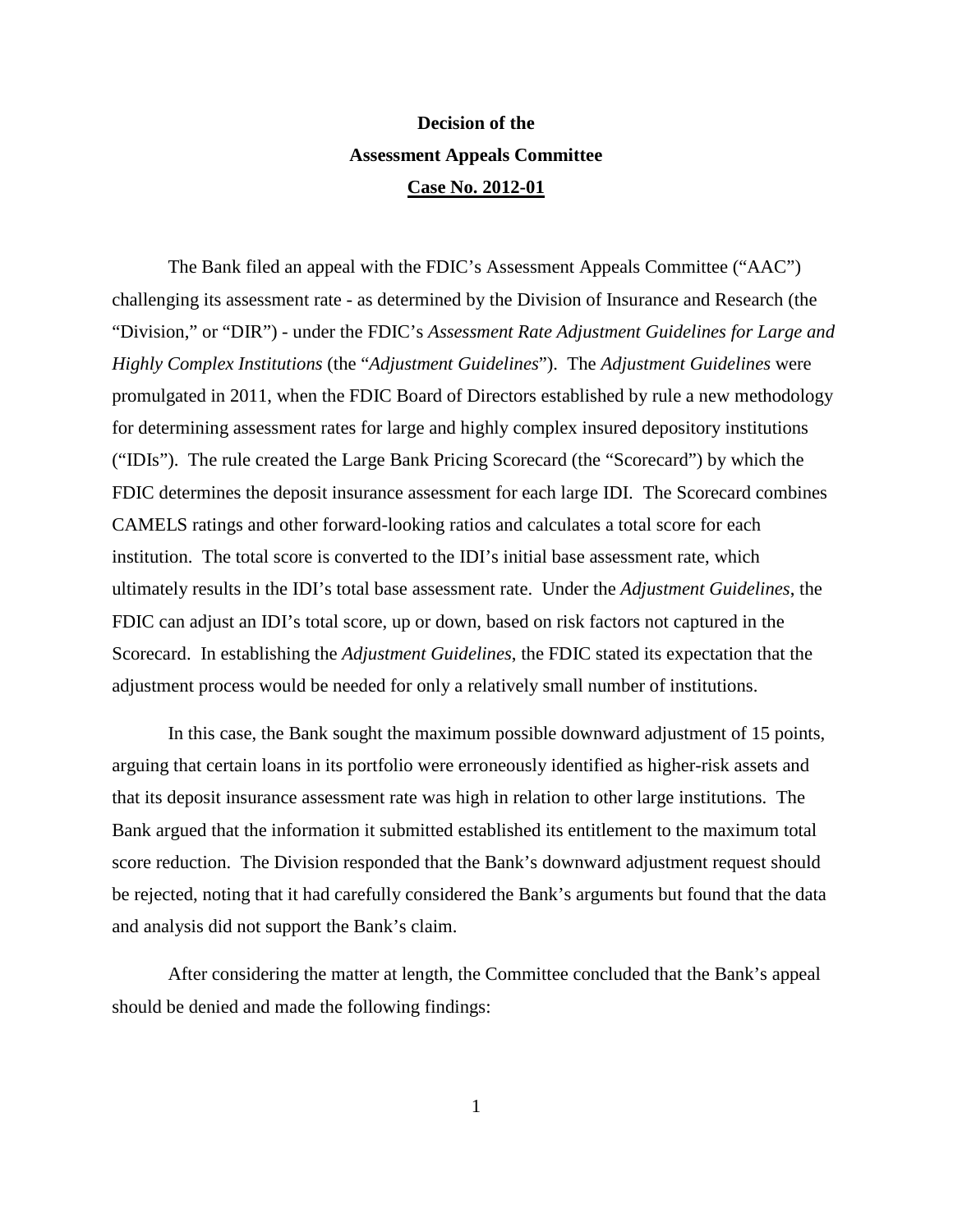(1) The Bank did not establish good cause to waive paragraph G of the *Guidelines for Appeals of Deposit Insurance Assessment Determinations* ("*AAC Guidelines*"), which states that nothing in the AAC process creates discovery rights. Accordingly, the AAC denied the Bank's request to review and respond to any FDIC staff submissions made to the AAC.

(2) The Bank did not establish that certain loans that were fair-valued had been "derisked," and therefore did not establish that the loans should be excluded from the Scorecard's higher-risk assets ratio or the underperforming assets ratio.

(3) The Bank did not establish that its asserted low loss rates resulted from its underwriting quality.

(4) The Bank did not establish that its underwriting and low loss rates warranted the exclusion of certain loans from the higher-risk assets ratio in the Scorecard.

(5) The Bank did not establish that certain nontraditional mortgages should be excluded from the Scorecard's higher-risk assets ratio.

(6) The Bank did not establish that its historical loss rates warranted a reduction to the standardized asset loss-rate assumptions included in the Scorecard's loss severity measure, which estimates potential asset recovery values to the DIF at an institution's failure.

(7) The Bank did not establish that its CAMELS Asset quality component rating for the relevant assessment periods was inappropriately considered by DIR in the adjustment process.

(8) The Bank did not establish that its CAMELS Capital component rating for the relevant assessment periods, and other factors, outweighed the numerical capital ratios in the Scorecard.

(9) The Bank did not establish that its proffered market indicators warranted a downward adjustment to the Bank's total score.

The AAC found that the Bank sought to downplay numerous risk measures that were included in the Scorecard and, instead, focus on other measures not relied on in the Scorecard that would show the Bank in a more favorable light. However, the AAC declined to depart from the Scorecard measures, stating that the analytics used to construct the Scorecard were twice published for public notice and comment and were changed in response to comments received.